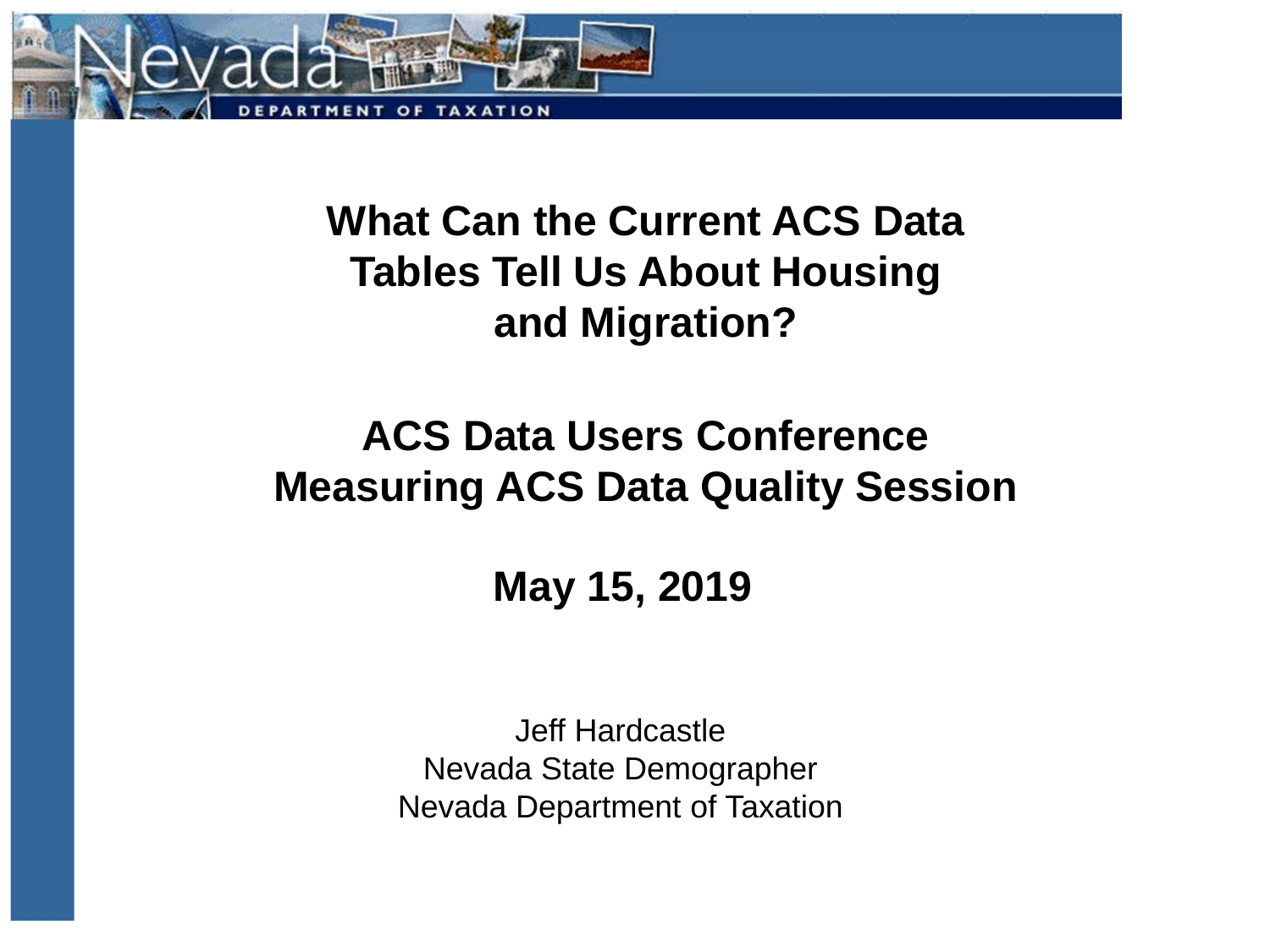

# **What I Will Be Covering**

- **The data inquiry that started my looking into this**
- **ACS as a way to ground truth anecdotal stories**
- **Looking at statistical measures for ACS**
- **Population Estimates – Control total but possible errors**
- **Conclusions and Observations**
- **A Brief Statistical and Policy Side Note on Accuracy and Utility**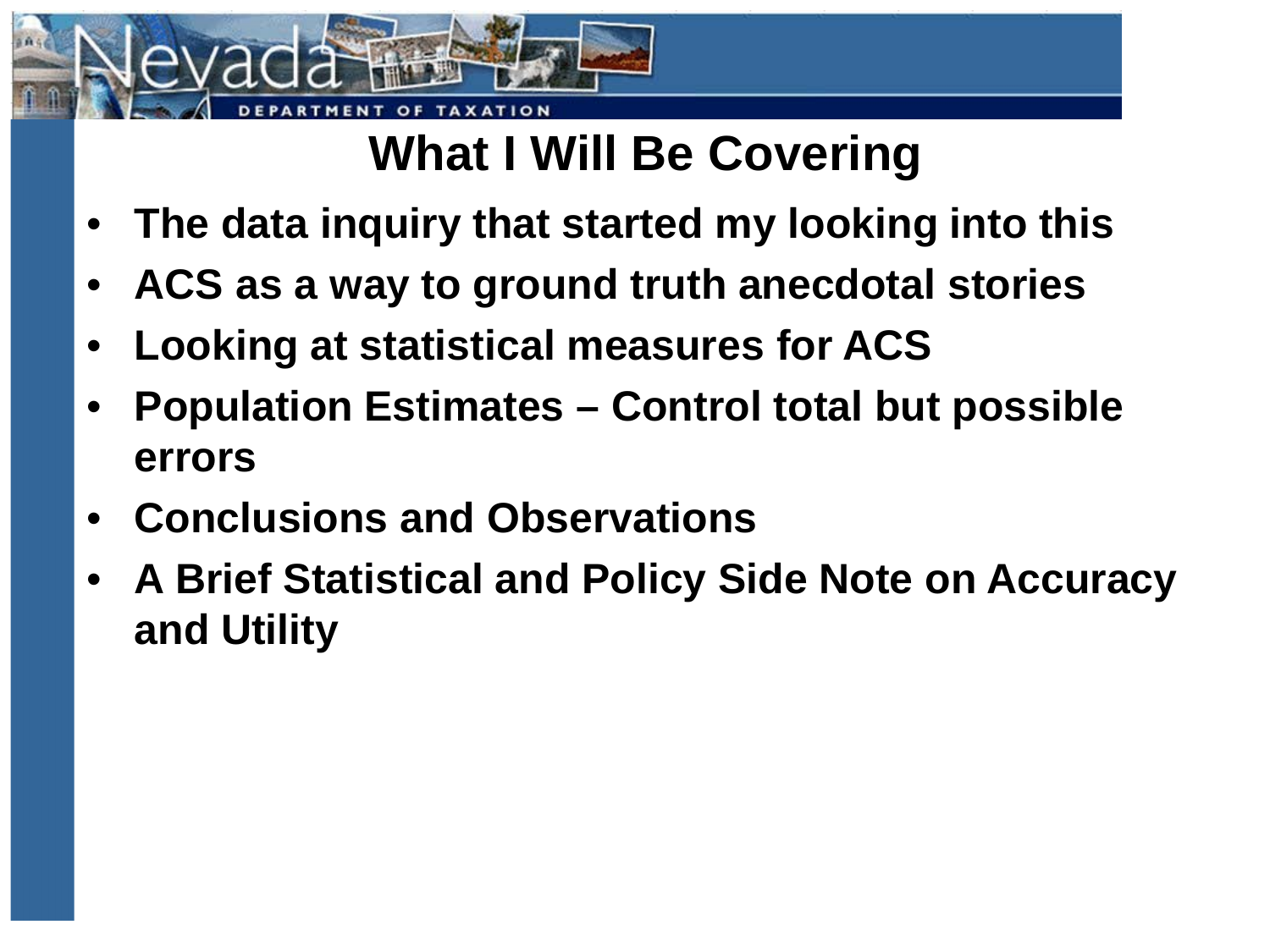

**The original inquiry that started me looking at this was based on this article and frames some of this presentation.**



### **Based on RedFin.com's Migration Tool**



#### **Based on Realtor.com's Cross-Market Demand**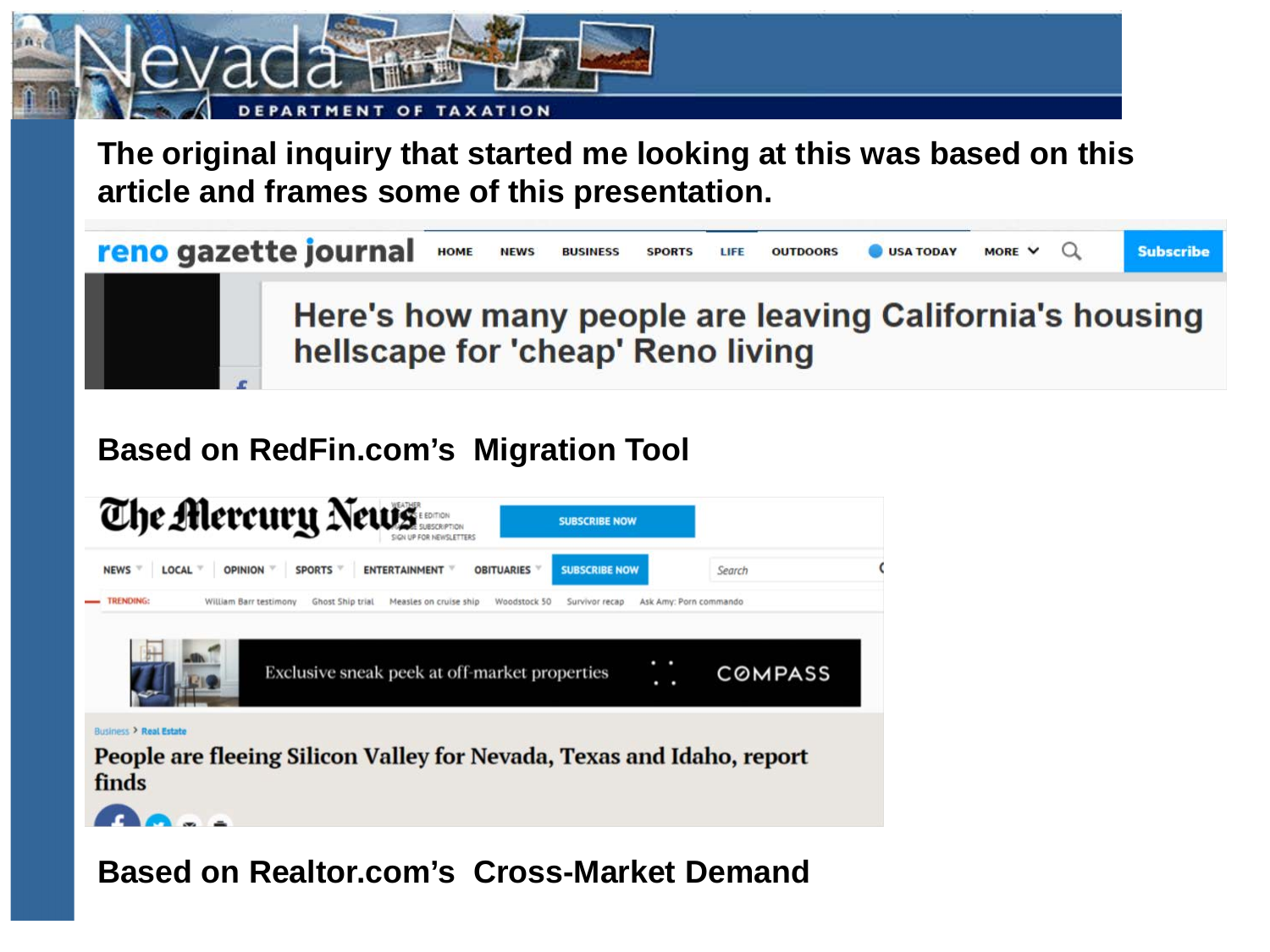

There are multiple private sources on migration:

- Redfin
- Realtor.com
- Allied; United Van Lines, U-Haul

Public –

- IRS County to County Migration Data
- Census Bureau's Population Estimates
- Current Population Survey
- $\bullet$  ACS
	- Provides on characteristics tables, Flow Mapper, PUMS
	- Can compare regions for push and pull factors
	- Housing Tenure
	- Prices
	- Income
	- Ratio of Cost to Income

The story is as important as the accuracy.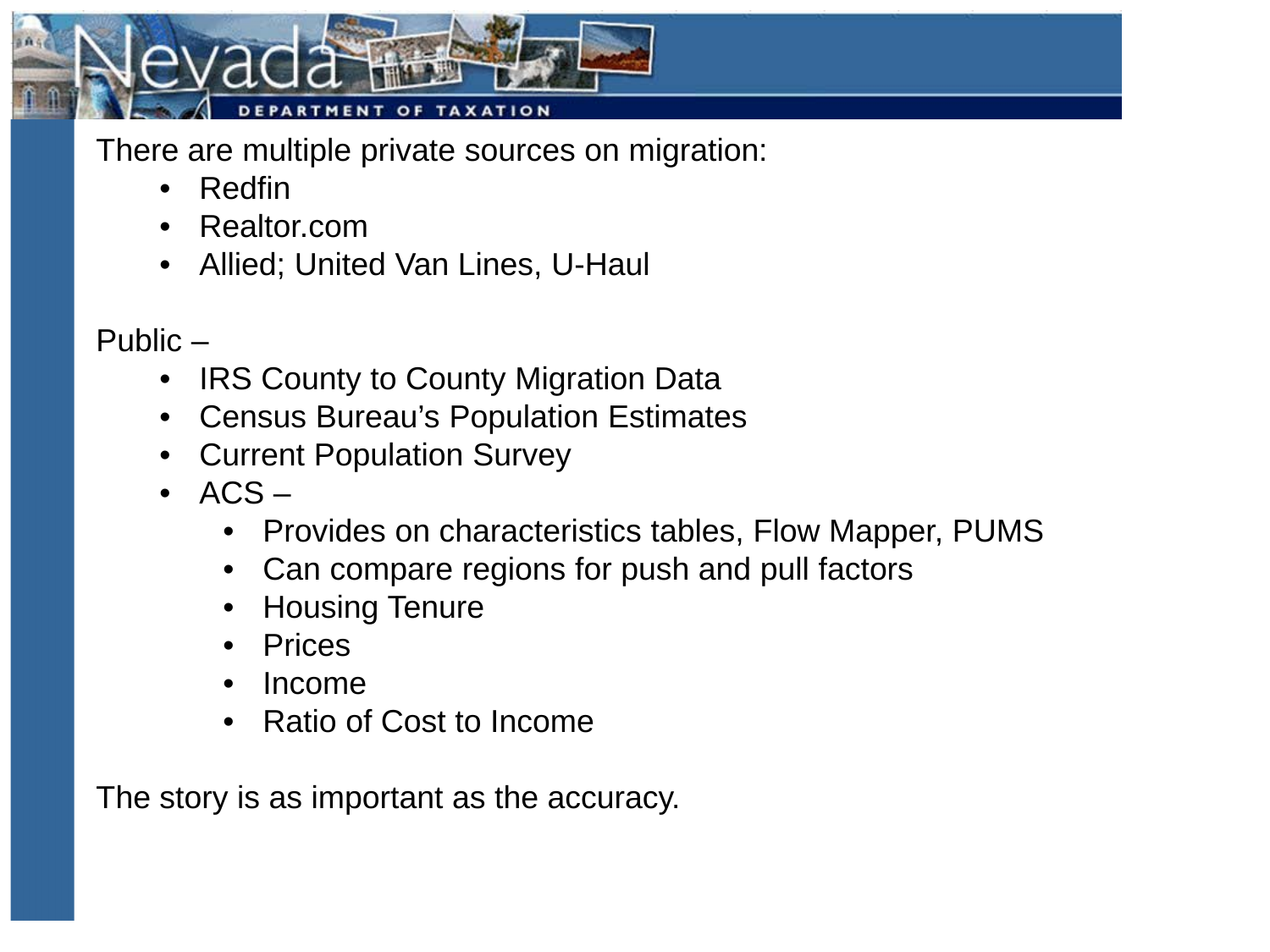#### **TAXATION** OF **ACS shows that there is net migration out of California but the level is uneven and declining**



#### **Source: 2017 American Community Survey 1-Year Estimates: State-to-State Migration**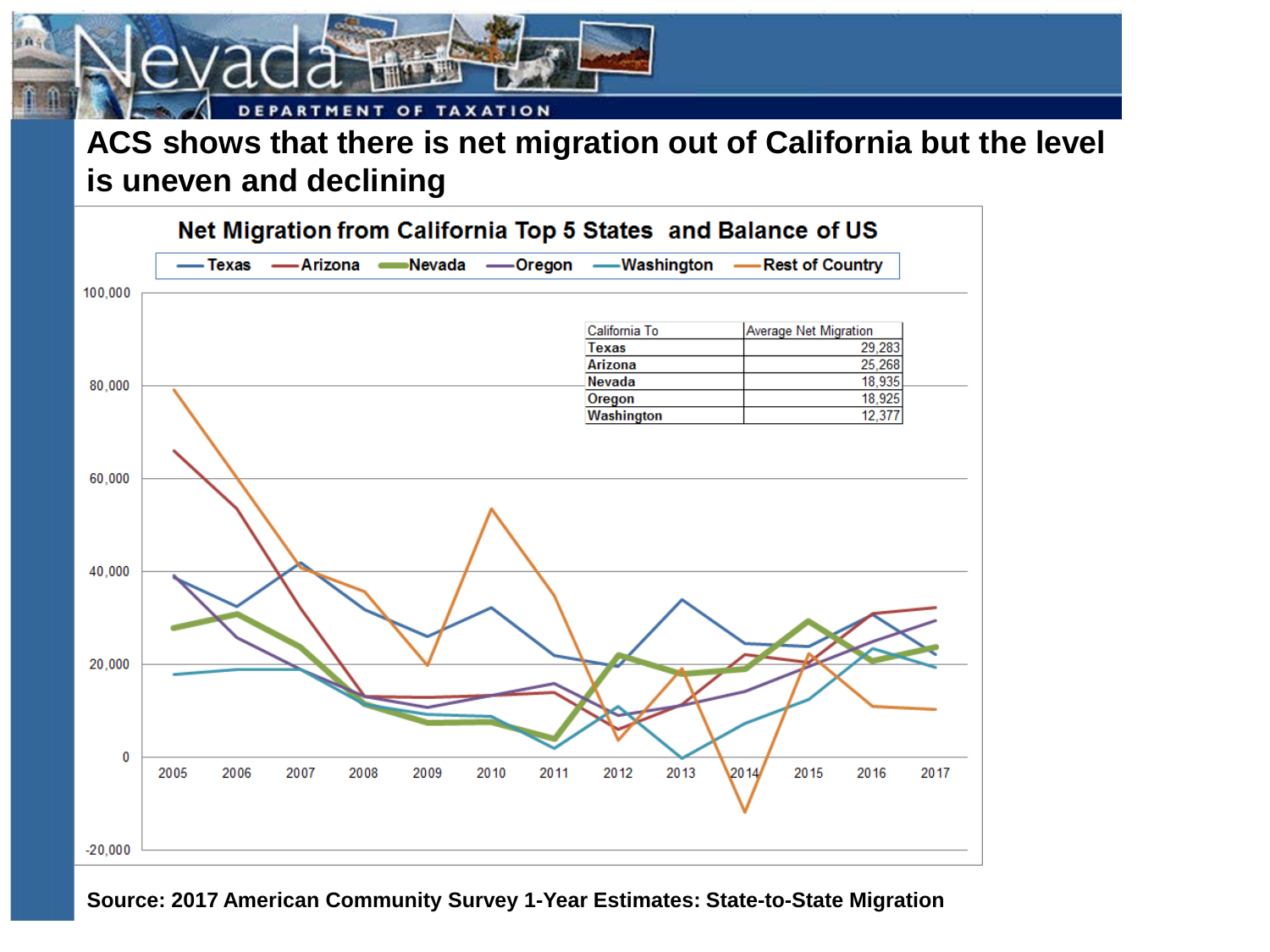

#### **Owner occupied housing and value are different for Washoe and Santa Clara Counties**



**Source: 2017 American Community Survey 1-Year Estimates: B25119 Median Household Income The Past 12 Months By Tenure and B25077 Median Value (Dollars)**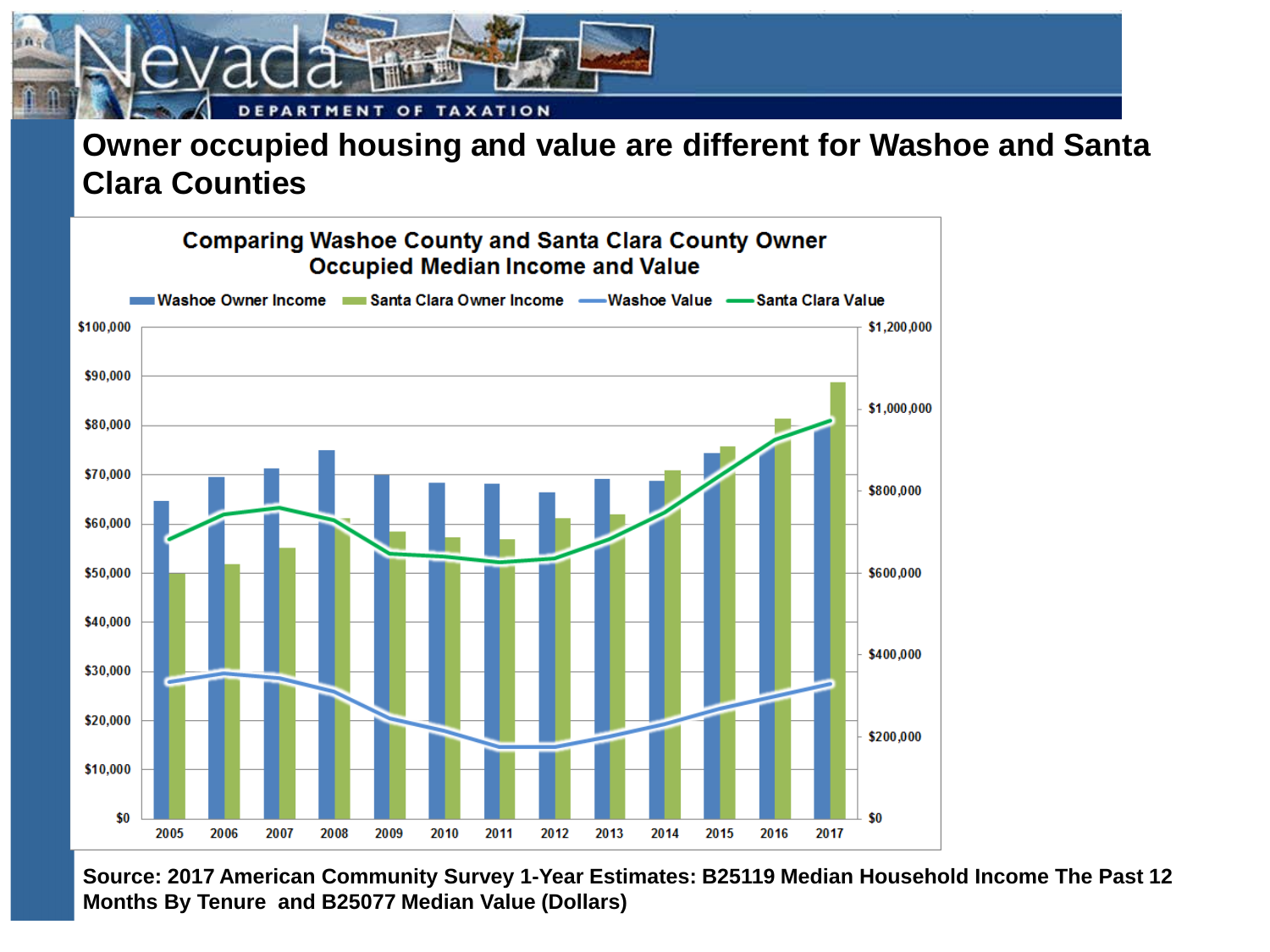

Housing cost is higher but the tenure and mortgage status are similar



**Source: 2017 American Community Survey 1-Year Estimates: B25070 Gross Rent As A Percentage Of Household Income In The Past 12 Months and B25091 Mortgage Status By Selected Monthly Owner Costs As A Percentage Of Household Income In The Past 12 Months**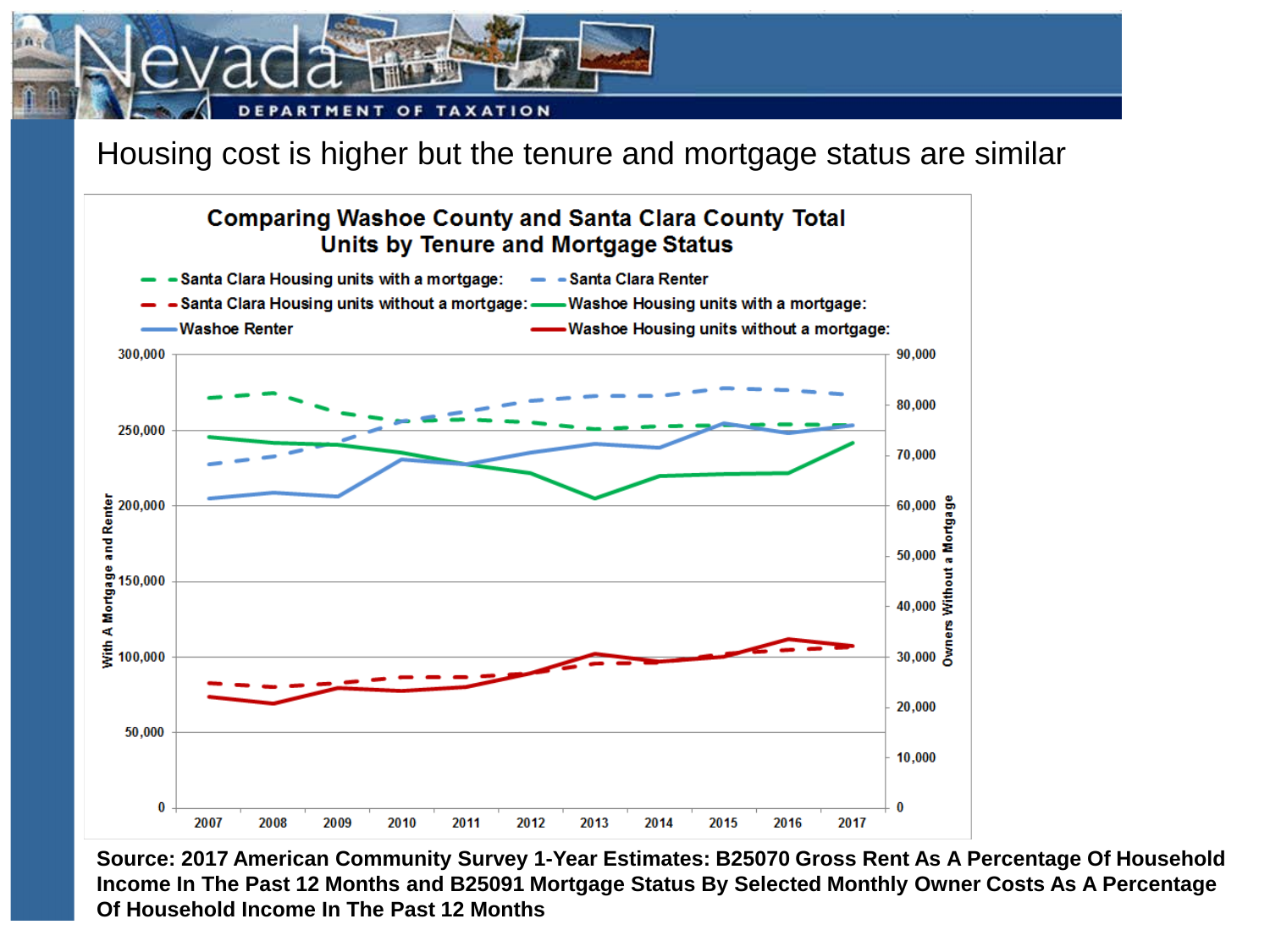



**Source: 2017 American Community Survey 1-Year Estimates: B25070 Gross Rent As A Percentage Of Household Income In The Past 12 Months and B25091 Mortgage Status By Selected Monthly Owner Costs As A Percentage Of Household Income In The Past 12 Months**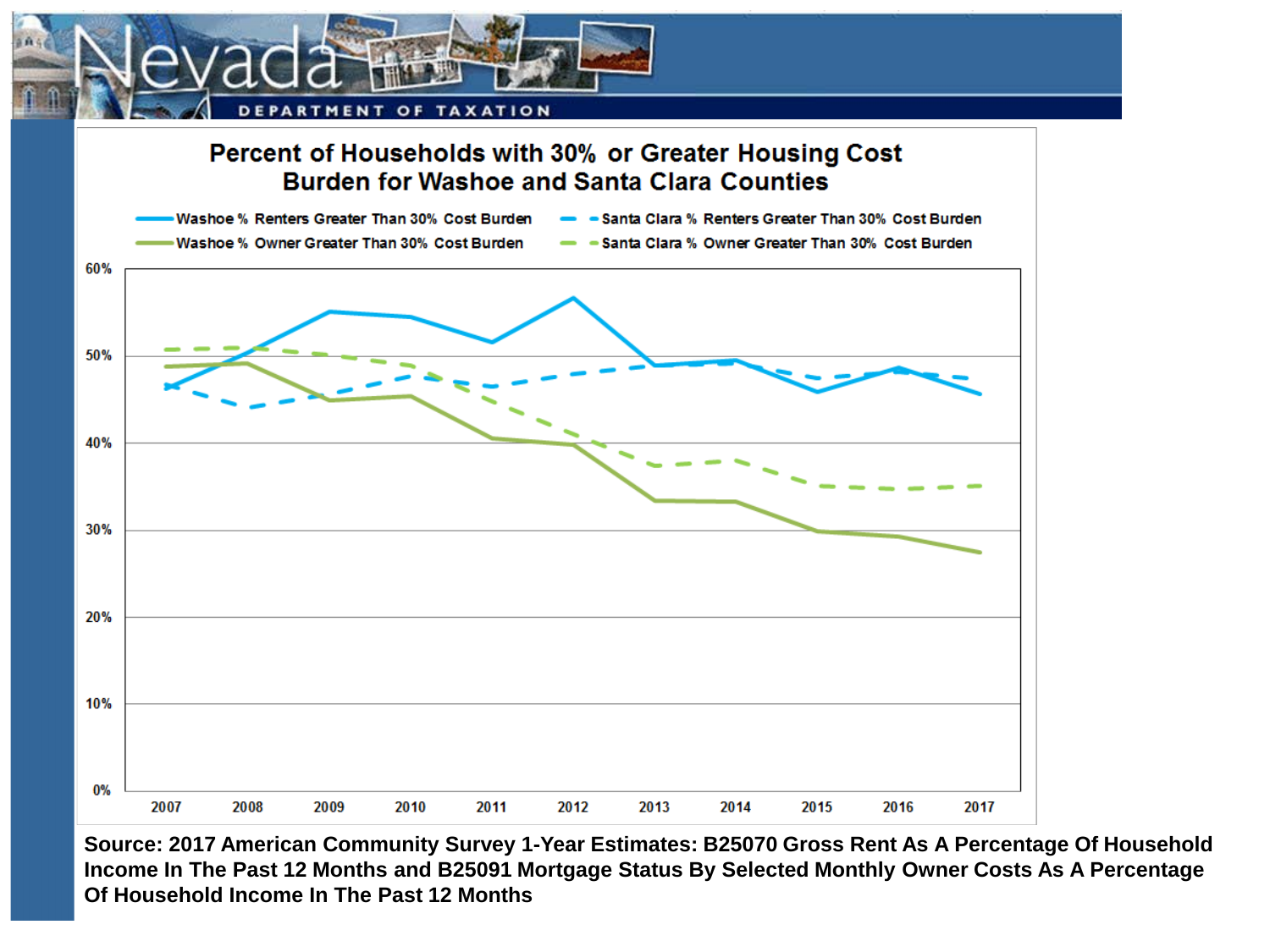

Washoe County's migration does not seem the explain the rise in prices



**Source: 2017 American Community Survey 1-Year Estimates: B07013 Geographical Mobility In The Past Year By Tenure For Current Residence In The United States and B07413 Geographical Mobility In The Past Year By Tenure For Residence 1 Year Ago In The United States**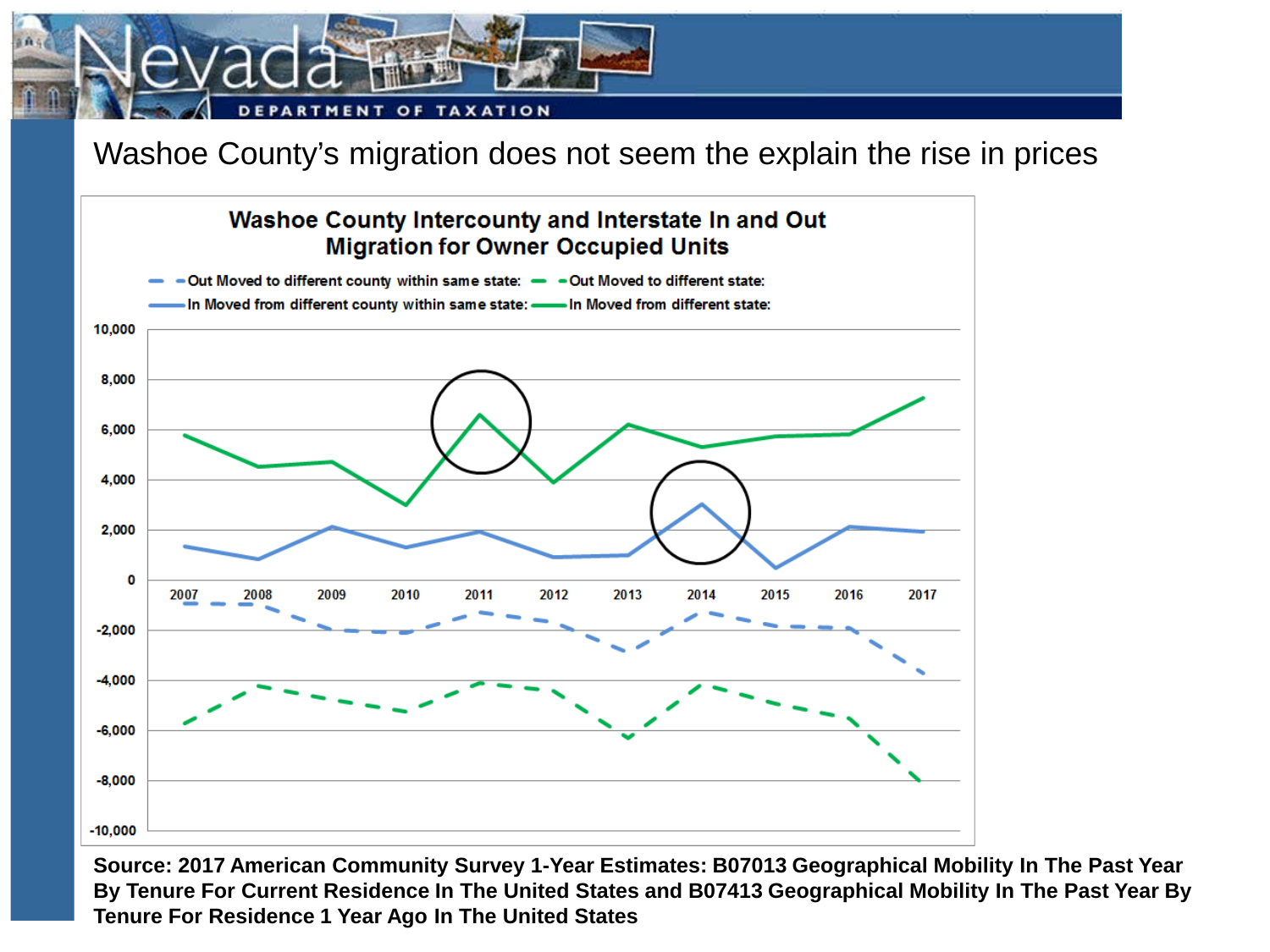

While not ideal the CV's for out of state migration are better than for movement within Nevada

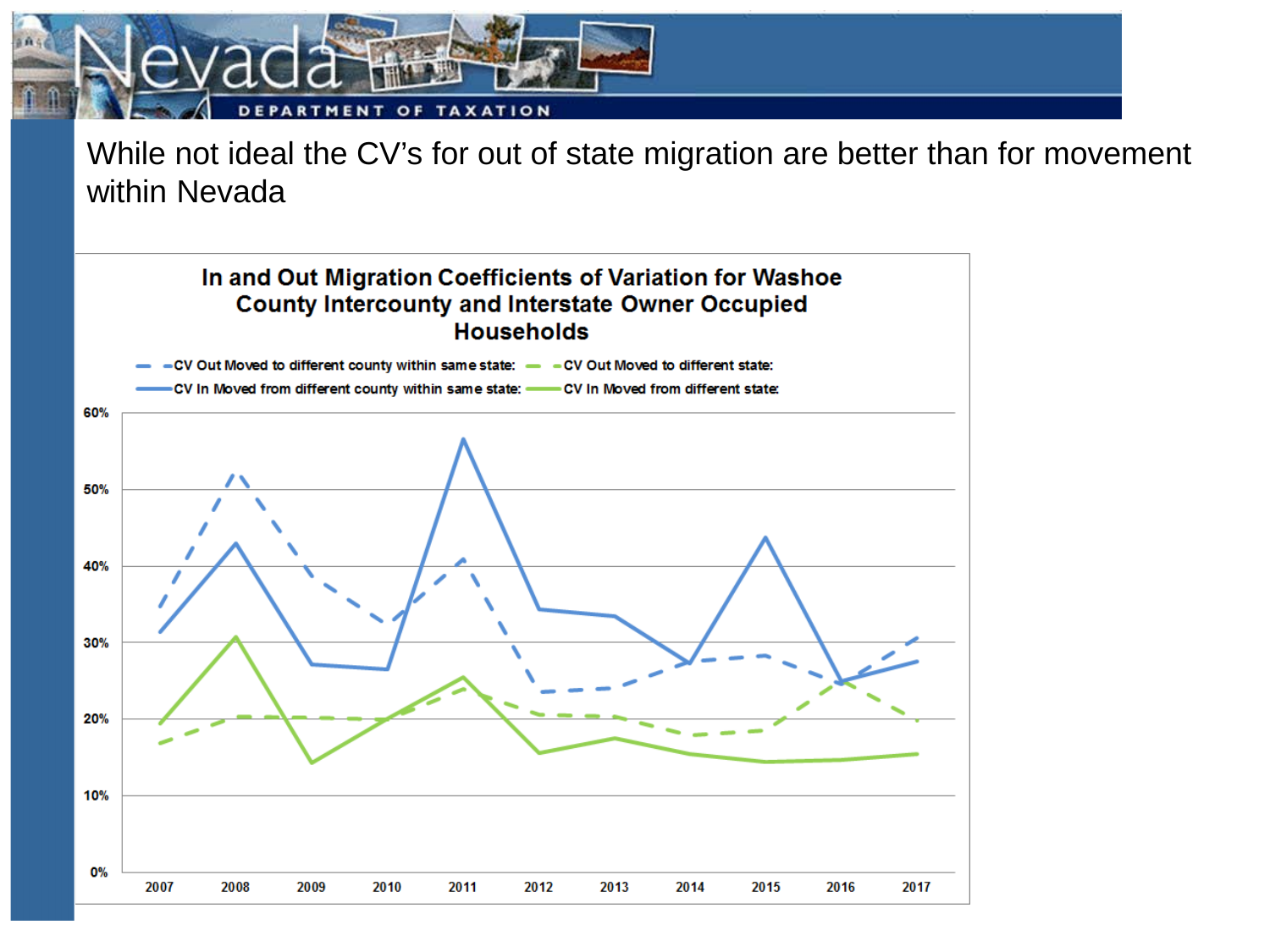

In terms of statistical significance, with a few exceptions, net migration is negligible

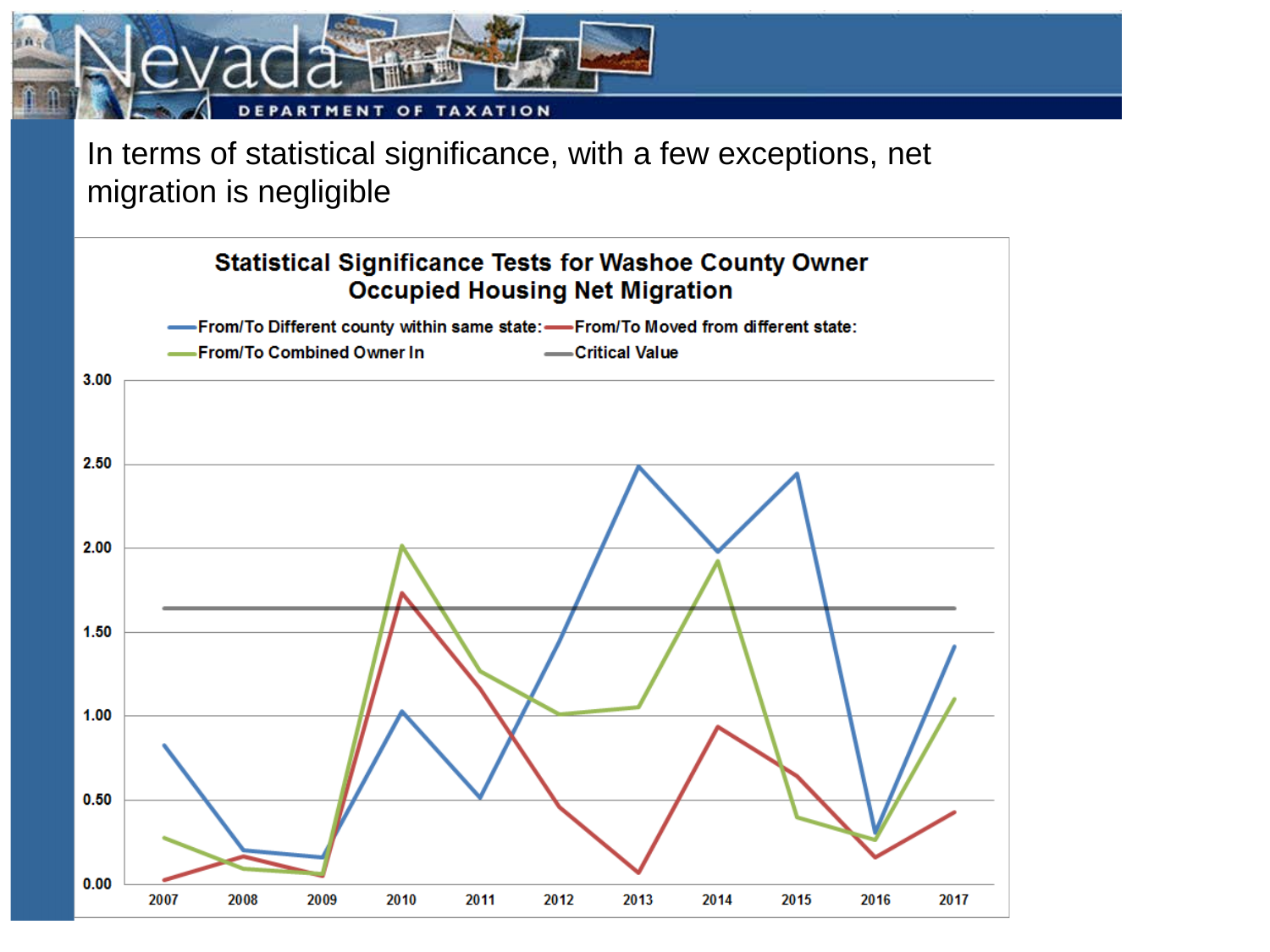

The Population Division's estimates are used as control totals for ACS

- ACS and the population estimates recently diverged
- Estimates are subject to revisions but ACS Is not

**Comparing Census Bureau Populatioin Estimate's, American Community Survey's and Nevada's Residual Esimate of** Migration for Washoe County 2011 to 2017

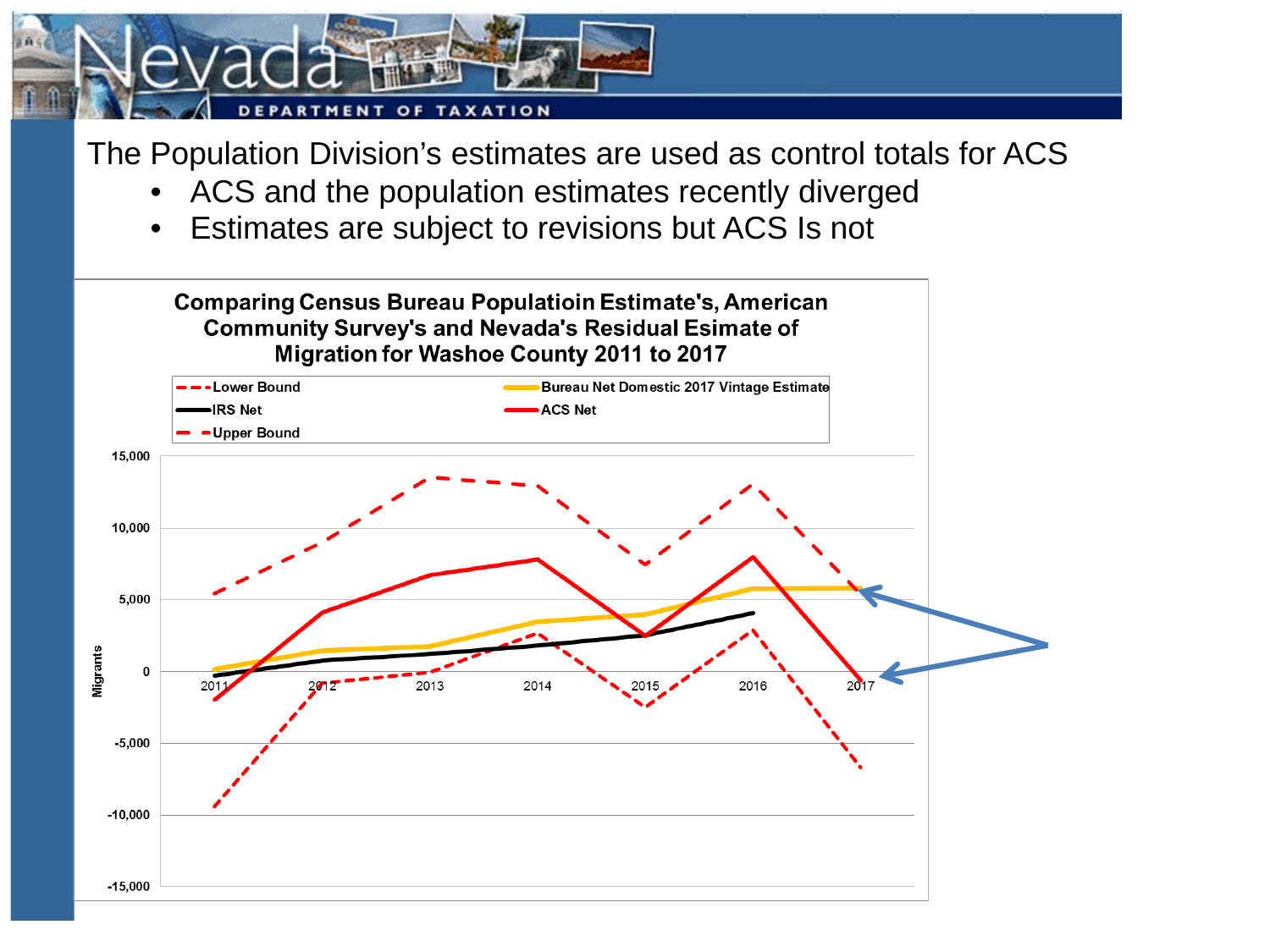

**Conclusions and Observations 1:**

**Discussion about issues of public importance are becoming driven by sources with limited transparency and time series.**

**ACS helps ground truth anecdotal stories**

- **Estimates, levels and proportions may be best**
- **Provides a time series**
- **For large jurisdictions comparisons to other areas and trends may be the best use rather than getting into the statistical weeds.**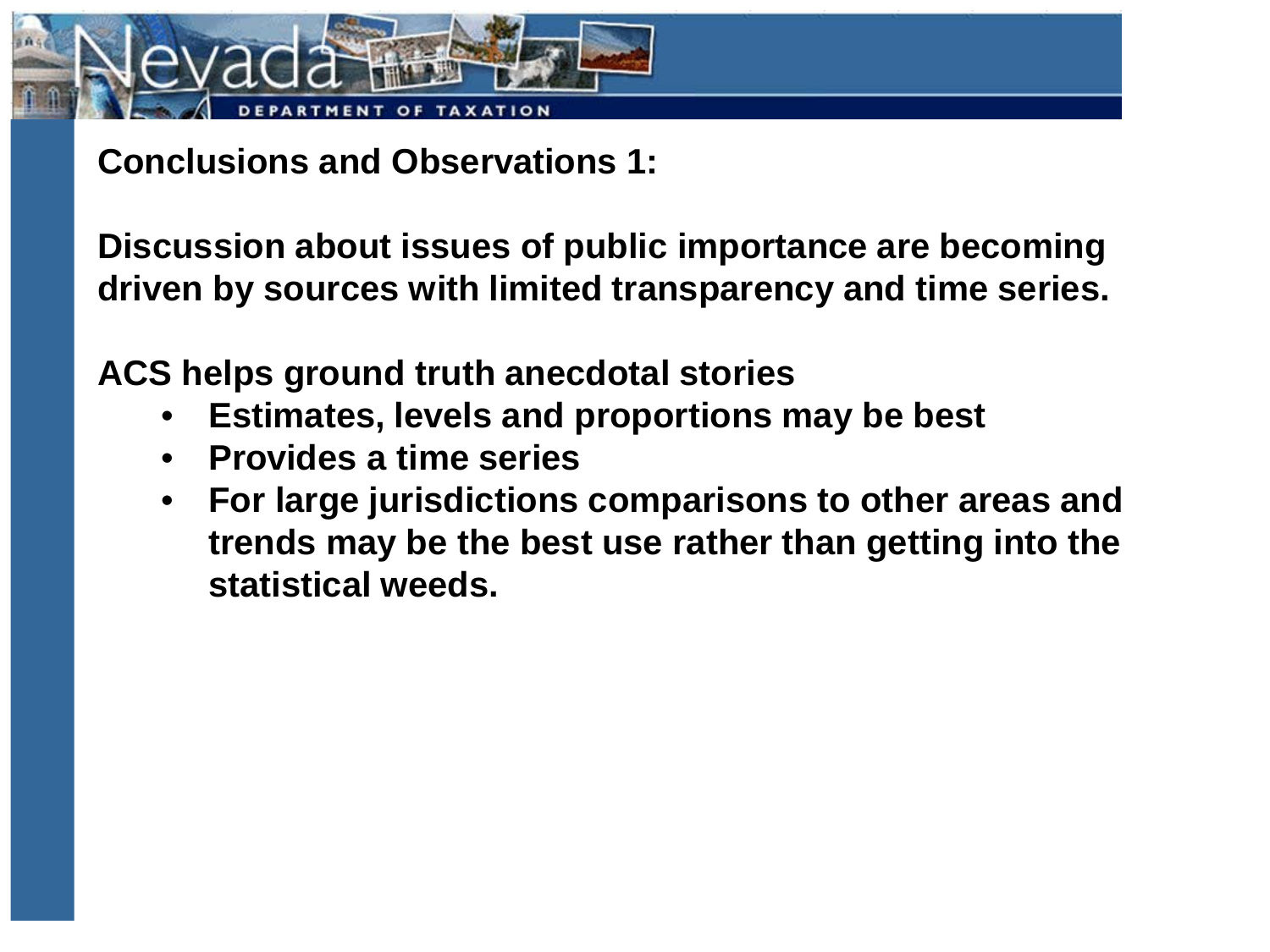

**Conclusions and Observations 2:**

**ACS has many moving parts that are subject to error**

- **Estimates as a control total** 
	- **Uses ACS for international migration estimates**
	- **Revised data and methods over the course of the decade**
- **Sampling error and timing**
- **The user still needs to be aware of these issues depending on the decision that is being made.** 
	- **What policy is being discussed?**
	- **What is the risk of any error causing unintended consequences?**

**What will be the impact of Differential Privacy?**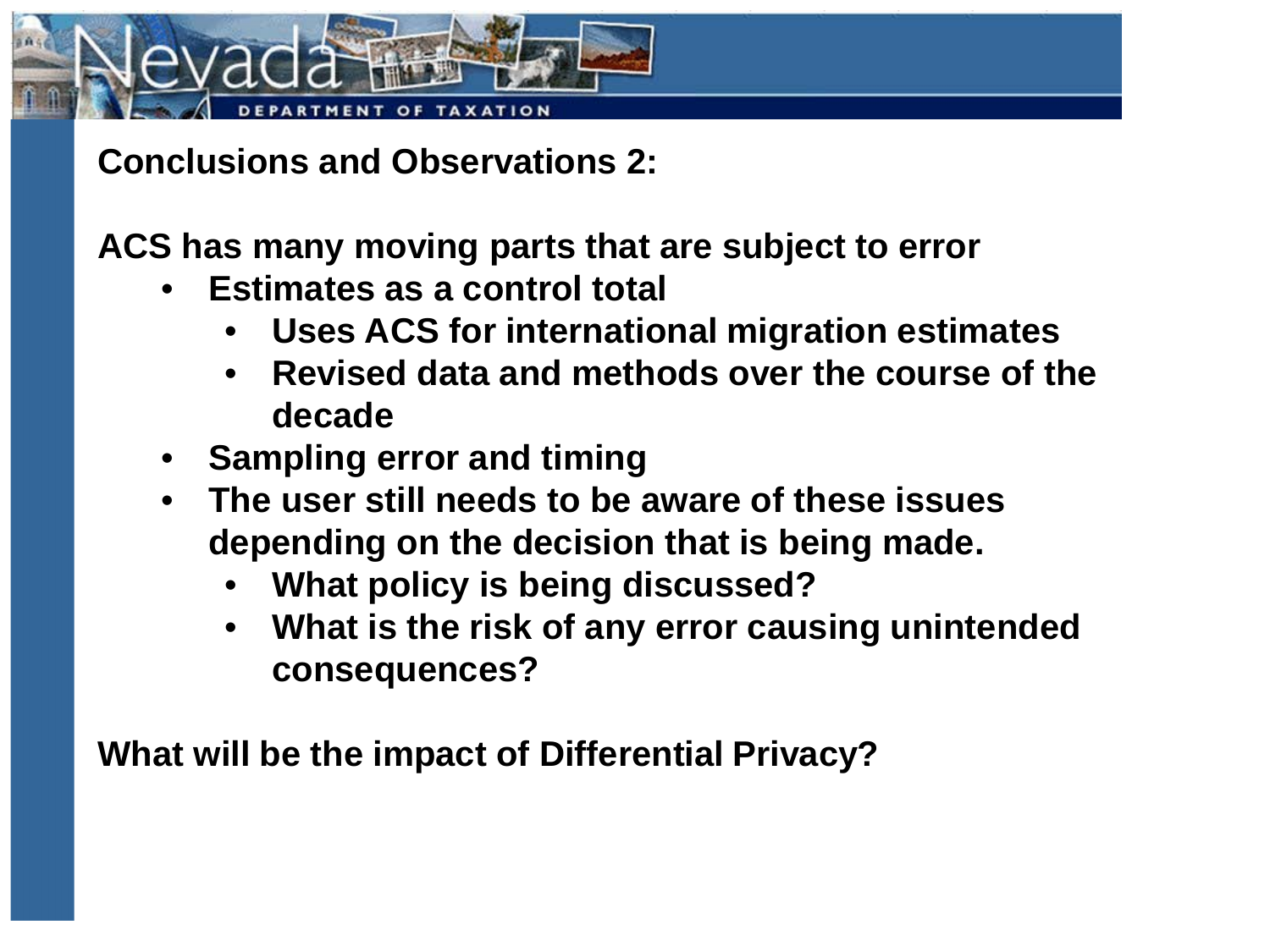

**As I was preparing this presentation, I got a call regarding school enrollment projections:**

- **There was a need to look at how likely the current projections were**
- **The range of the amount being discussed was between 0.25 and 1%**
- **One thought I had was to look at ACS**
- **The projection is being used to determine State budget expenditures for education**
- **ACS Margins of Error are of such size that they are not a good foundation for a projection.**
- **How will Differential Privacy's noise ripple through data from programs that are interdependent?**

| <b>ACS 2017 Estimate of Nevada School Enrollment By Age</b> |                 |            |                    |
|-------------------------------------------------------------|-----------------|------------|--------------------|
|                                                             | <b>Estimate</b> | <b>MOE</b> | <b>Percent MOE</b> |
| <b>Enrolled in public school:</b>                           | 312,349         | 5,421      | 1.7%               |
| 3 and 4 years                                               | 9.815           | 1,688      | 17.2%              |
| $5$ to $9$ years                                            | 89.525          | 3.549      | 4.0%               |
| 10 to 14 years                                              | 86,183          | 4,083      | 4.7%               |
| 15 to 17 years                                              | 53,591          | 1.772      | 3.3%               |
| 18 and 19 years                                             | 17,465          | 1.733      | 9.9%               |
|                                                             | 256,579         | 6,185      | 2.4%               |